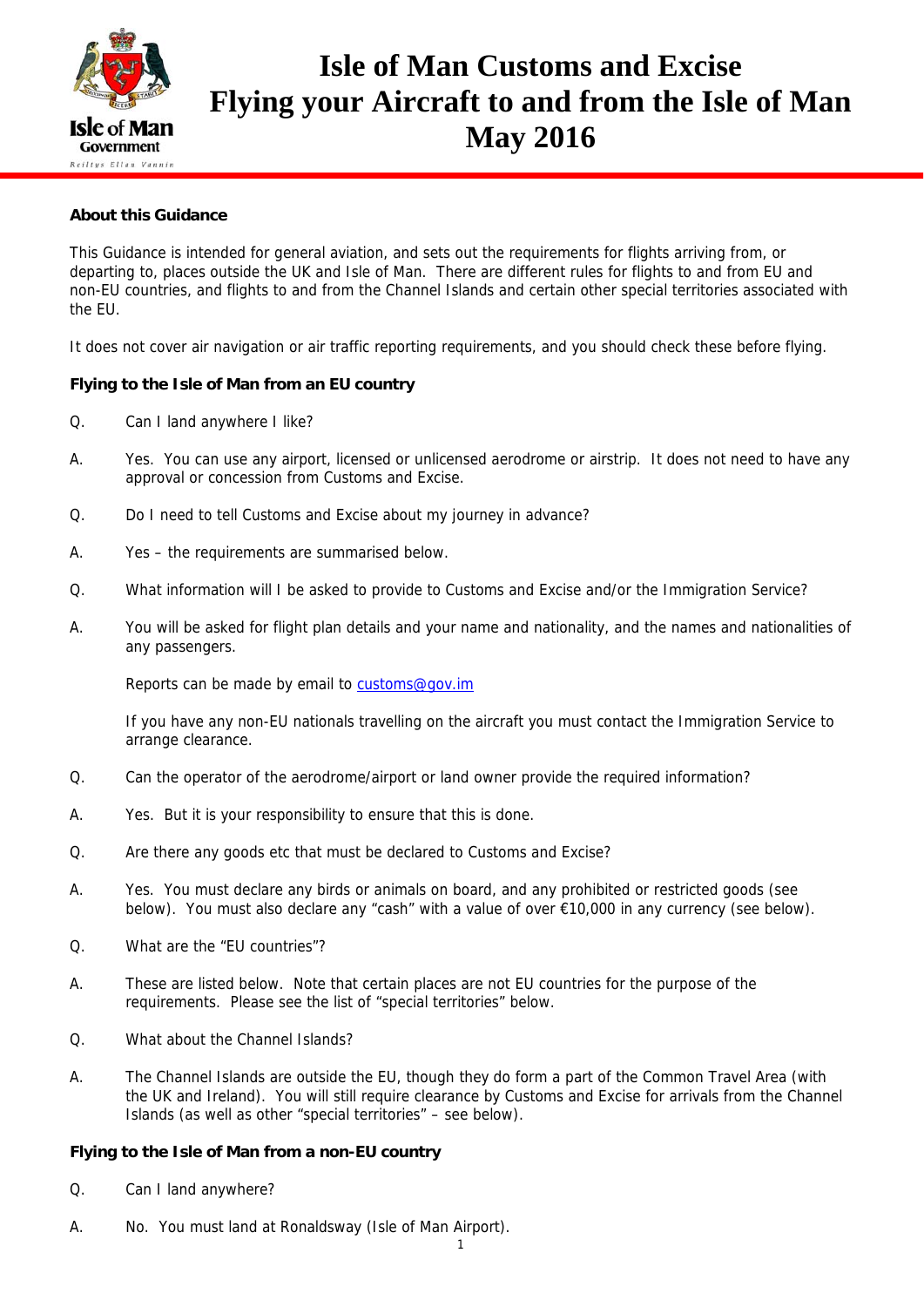- Q. Do I have to give prior notice of arrival?
- A. Yes. The details of the reporting requirements are set out below.

The notification can be made by email to customs@gov.im

- Q. What information will Customs and Excise require?
- A. You will be asked for details of your flight plan and full passenger information (your name, date of birth and nationality, and those of all passengers).
- Q. What about the Channel Islands?
- A. The Channel Islands are outside the EU, though they do form a part of the Common Travel Area (with the UK and Ireland). You will still require clearance by Customs and Excise for arrivals from the Channel Islands (as well as other "special territories" – see below).
- Q. What goods do I need to declare to Customs and Excise?
- A. You must declare any birds or animals on board, any prohibited or restricted goods (see below), any goods in excess of your customs duty-free allowances, and any duty-free stores carried on board. You must also declare any "cash" with a value of over €10,000 in any currency (see below).
- Q. What about immigration requirements?
- A. Before leaving you must make arrangements with the Immigration Service to arrange clearance on arrival.

#### **Flying to an EU country from the Isle of Man**

- Q. Do I have to tell Customs and Excise before I leave?
- A. No. But you must also declare any "cash" with a value of over €10,000 in any currency (see below).

#### **Flying to a non-EU country from the Isle of Man**

- Q. Do I have to tell Customs and Excise before I leave?
- A. Yes. You must notify both Customs and Excise and the Immigration Service in advance (see below for more details of these requirements).
- Q. Do I have to declare any goods etc?
- A. You must declare any "cash" with a value of over  $E10,000$  in any currency (see below).

#### **Temporary importation of the aircraft (Temporary Admission)**

- Q. Are there any temporary importation formalities for aircraft registered in the EU?
- A. No, providing that customs duty and VAT has been accounted for on the aircraft in any Member State or the Isle of Man.
- Q. Are there any temporary importation formalities for non-EU aircraft arriving in the Island and/or flying within the EU?
- A. Yes. You can temporarily import your aircraft free of customs duty and VAT if you are a non-EU resident and you intend to re-export the aircraft from the EU when you next leave the EU, or when it has been in the EU for a total of 6 months in any 12-month period, whichever comes first.
- **Note** The Isle of Man is a part of the customs territory of the EU, and as it also forms a part of the fiscal (VAT and excise) territory, it should be considered as if it were part of the EU.

 The Isle of Man also forms part of the Common Travel Area with the UK, Ireland and Channel Islands, which allows the free movement of persons within the area.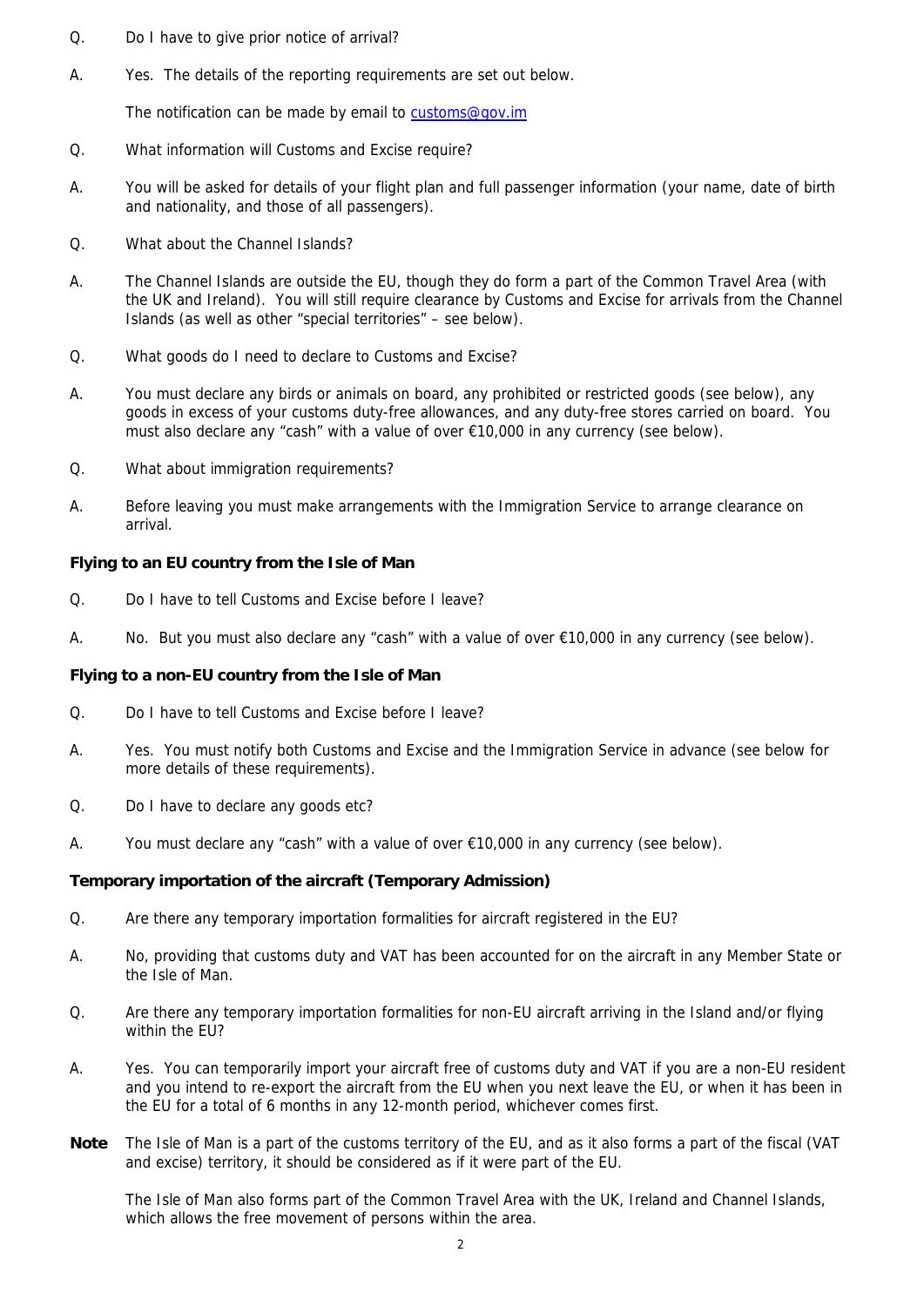#### **SUMMARY OF THE REPORTING REQUIREMENTS FOR AIRCRAFT**

Information required in respect of aircraft arriving from a place outside the EU, or departing to a place outside the EU –

- Total number of passengers carried
- Place of departure, date and time
- Place of intended arrival, date and time
- Name of the person making the report
- Contact telephone number for the operator or commander of the aircraft

And for each passenger –

- Identity including full name, date of birth, nationality
- Address and contact details
- Travel document information (e.g. passport number, country of issue)
- Number and names of persons on the same booking (if relevant)
- Particulars of the journey (and any other journeys covered by the same reservation)
- Particulars of the aircraft registration and/or flight number
- Particulars of any means of transport carried

## **COUNTRIES OF THE EU**

The EU Countries are:

Austria, Belgium, Bulgaria, Croatia, Republic of Cyprus, Czech Republic, Denmark, Estonia, Finland, France, Germany, Greece, Hungary, Ireland, Italy, Latvia, Lithuania, Luxembourg, Malta, Netherlands, Poland, Portugal, Romania, Slovakia, Slovenia, Spain, Sweden and the UK.

## **SPECIAL TERRITORIES**

Flights to and from the following places are regarded as if flights to and from a non-EU country.

Åland Islands Büsingen am Hochrhein Campione d'Italia and Livigno Canary Islands Ceuta and Melilla Channel Islands French Guiana Gibraltar Guadeloupe Heligoland Martinique Mayotte Mount Athos Réunion Saint Martin

# **PROHIBITED AND RESTRICTED GOODS**

The following list is not exhaustive. For more information please contact Customs and Excise.

- Ammonium Nitrate
- Chemicals which are controlled under REACH, require Prior Informed Consent (PIC), or are Persistent Organic Pollutants (POP)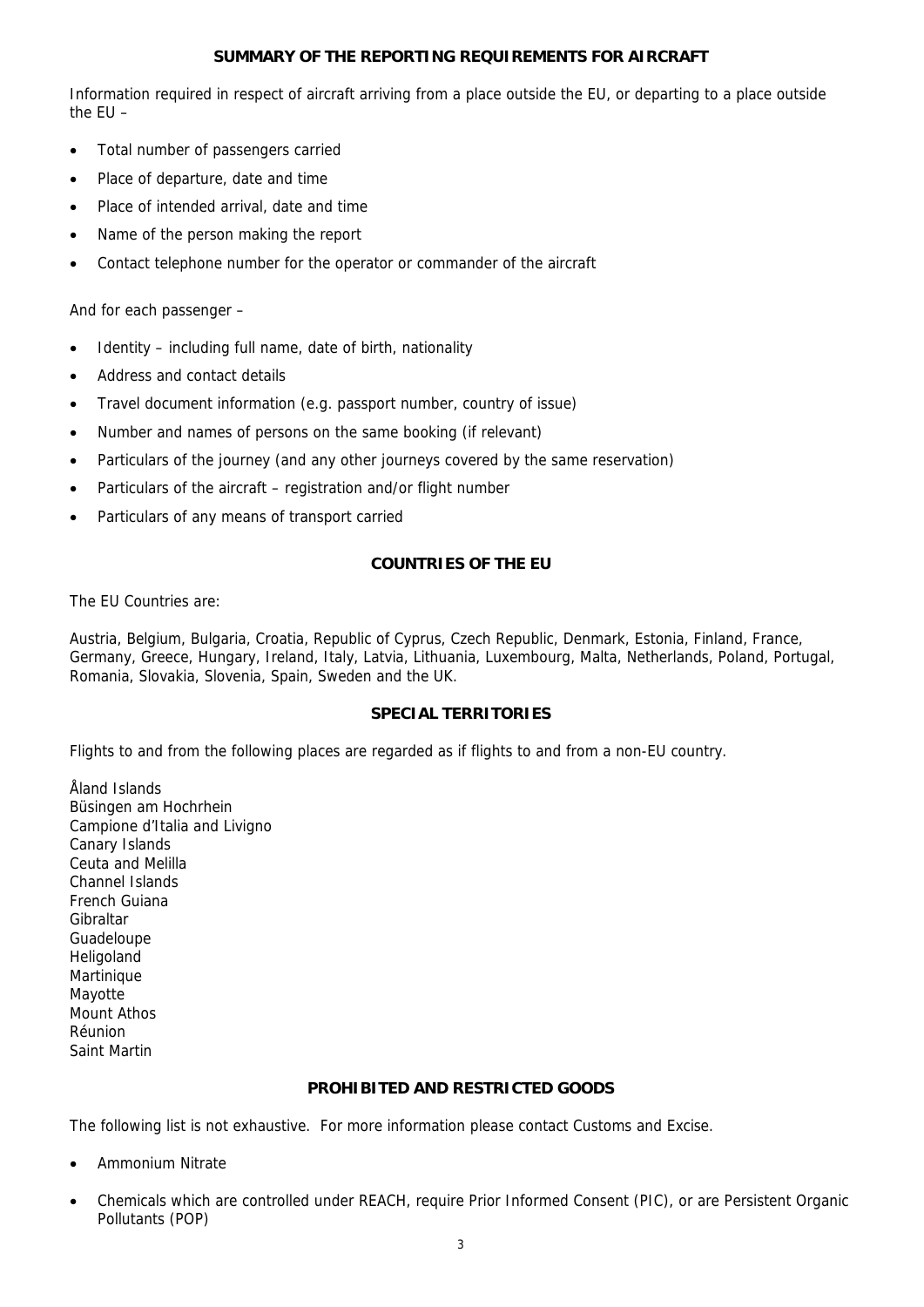- Imports of certain foodstuffs from specific non-EU countries due to contamination risk of Alfatoxins
- Asbestos and any products to which asbestos has intentionally been added
- Imports of illegally culled furs. Currently covers harp and hooded baby seal products and cat and dog fur products. Prevent illegal imports from countries using leg hold traps and which have not been approved by the European Commission.
- Third country imports of plant and plant products including forestry and wood products to ensure that they comply with EU and global phytosanitary legal obligations
- CITES controls relating to the import from or export to non-EU countries (whether or not via another EU Member State) of the controlled species, whether live or dead (e.g. stuffed)
- Imports and exports of tainted cultural objects (i.e. illegally removed from their place of origin)
- Controlled drugs including medicines and drugs used in sport
- Drug precursor chemicals (chemicals used to manufacture synthetic drugs or drug adulterants)
- Explosives and explosives precursors
- Firearms and ammunition
- Certain feed and foodstuffs
- Fireworks
- Timber imports
- Goods made by prison labour
- Forged identity documents, counterfeit currency etc
- Indecent and obscene material including child pornography
- Rough diamonds (including enforcing the requirements of the Kimberley Process Certification Scheme)
- Exports of metallic mercury and prohibited mercury compounds
- Offensive weapons
- Imports and exports of ozone-depleting substances and goods which contain them
- Trans-frontier shipments of waste
- Imports of matches made with white phosphorus.

#### **CASH DECLARATIONS**

Any cash with a value of more than €10,000 in any currency brought into, or taken out of, the Island must be declared in advance to Customs and Excise.

Please see Notice 9011 MAN for more information.

Note that "cash" is defined as follows –

#### **'cash'** means -

- (a) notes and coins in any currency;
- (b) postal orders;
- (c) cheques of any kind, including travellers' cheques;